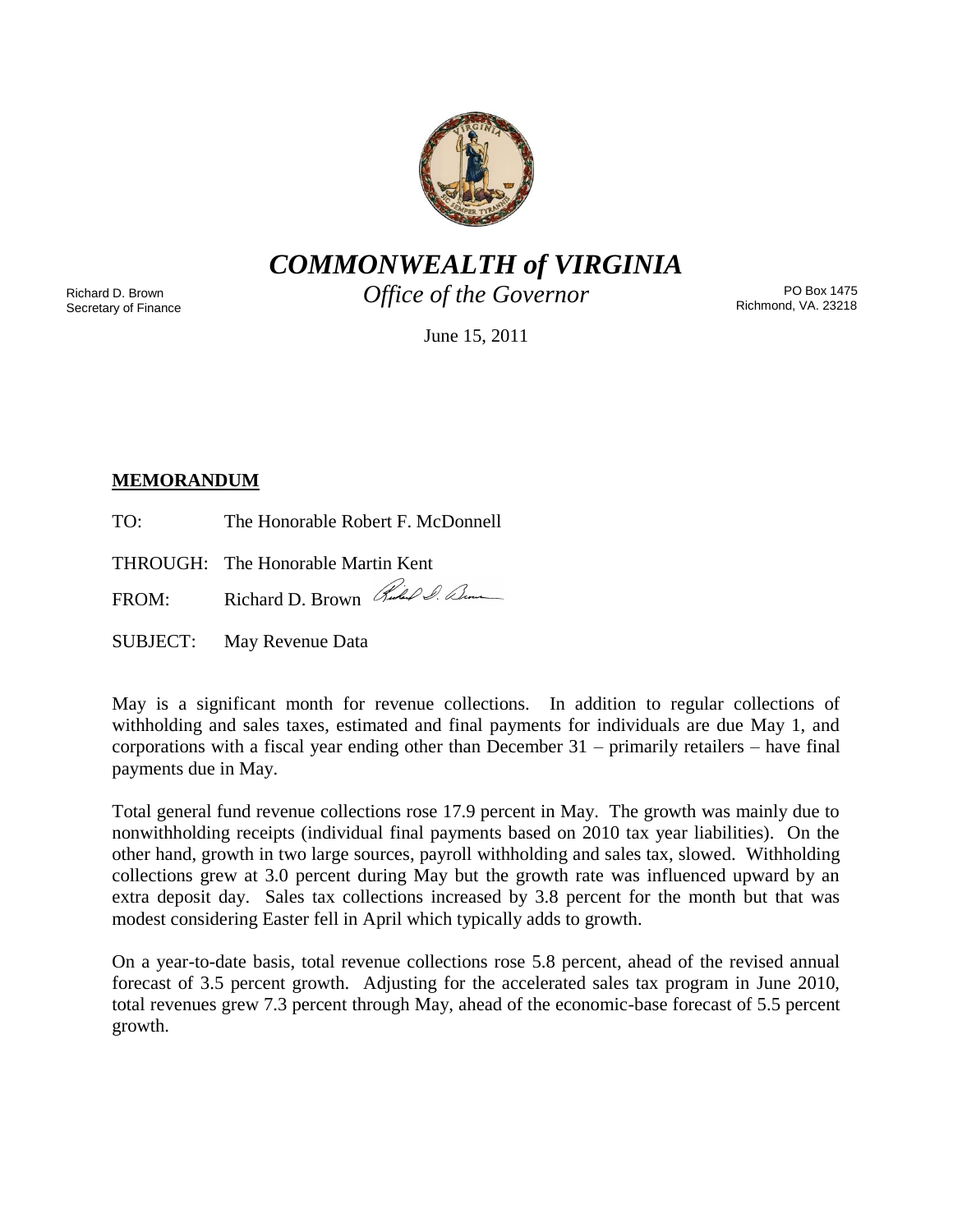June 15, 2011 Page 2 of 5

## **National Economic Indicators**

Current national indicators exhibit weakness and suggest economic growth has slowed somewhat. Beginning early in the year, rising oil prices, harsh winter weather, Japan's tsunami, and unrest in the Middle East have been a drag on growth. The consensus of economic advisors is that the expansion will continue at a modest, uneven pace.

- According to the second estimate, real GDP grew 1.8 percent at an annualized rate in the first quarter of 2011, unchanged from the advance estimate. Although this marked the seventh consecutive quarter of growth, this is down from 3.1 percent in the fourth quarter of 2010.
- Labor market conditions weakened in May. Payroll employment rose by only 54,000 jobs in May and the prior two months were revised down by 39,000 jobs. Despite the weak growth, May marked the eight consecutive monthly job gain. In a separate report, the unemployment rate rose for the second month in a row from 9.0 to 9.1 percent in May.
- Initial claims for unemployment rose by 1,000 to 427,000 during the week ending June 4, while the four-week moving average fell from 427,000 to 424,000.
- The Conference Board's index of leading indicators unexpectedly fell 0.3 percent in May, following nine consecutive monthly increases.
- The Conference Board's index of consumer confidence fell from 66.0 to 60.8 in May. Both components contributed to the decrease, with the expectations component leading the decline. Events in the Middle East and Japan, along with higher energy prices and a weaker labor market, continue to dampen confidence in the outlook.
- The manufacturing sector further slowed in May as the Institute of Supply Management index fell from 60.4 to 53.5. The index had remained above 60 for four consecutive months before the May decline. A reading above 50 indicates that manufacturing activity is expanding, but the drop in the index suggests the rate of growth has slowed.
- The consumer price index (CPI) increased 0.4 percent in April from the previous month and stands 3.2 percent above April of last year. Core inflation (excluding food and energy prices) rose 0.2 percent in April, and has increased 1.3 percent from April 2010.

## **Virginia Economy**

In Virginia, employers have added jobs in nine of the last ten months. In April, payroll employment rose 0.7 percent from April of last year. Northern Virginia posted growth of 1.1 percent, Hampton Roads fell 0.2 percent, and Richmond-Petersburg fell 1.0 percent. The unemployment rate in the Commonwealth fell from 6.3 percent to 5.8 percent in April, and is 0.9 percentage point below April 2010.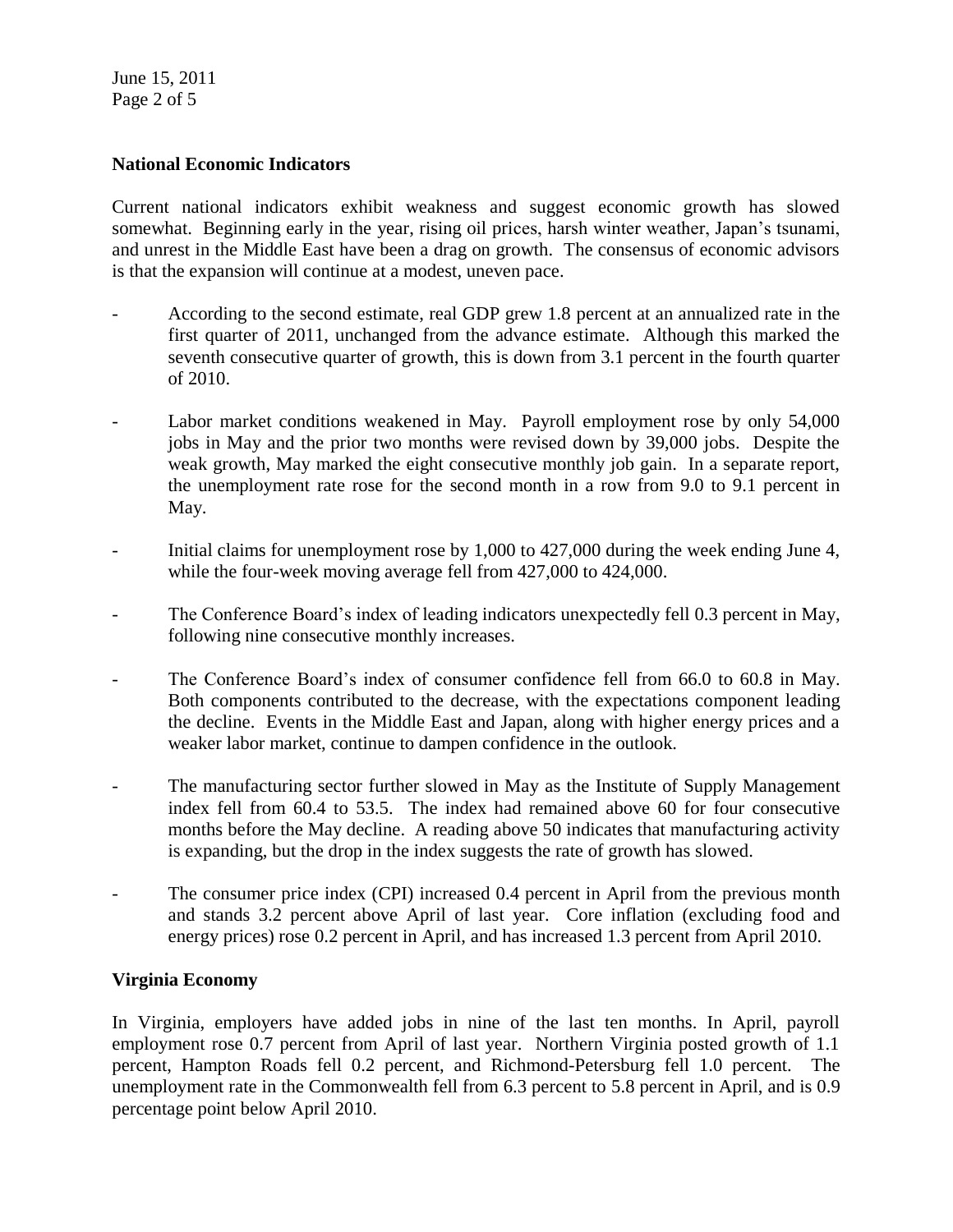June 15, 2011 Page 3 of 5

The Virginia Leading Index remained unchanged in April, following five consecutive monthly increases. Auto registrations and future employment improved in April, while building permits and the U.S. Leading Index fell and initial claims for unemployment increased. The Leading Index rose in April in nine of eleven Virginia metro areas, while the indexes in Charlottesville and Danville fell.

## **May Revenue Collections**

Total general fund revenue collections rose 17.9 percent in May. The growth was mainly due to individual final payments based on 2010 tax year liabilities. On a year-to-date basis, total revenue collections rose 5.8 percent, ahead of the revised annual forecast of 3.5 percent growth.

*Net Individual Income Tax (66% of general fund revenues)*: Through May, collections of net individual income tax rose 9.3 percent from the same period last year, ahead of the annual estimate of 7.2 percent growth. Performance in each component of individual income tax is as follows:

*Individual Income Tax Withholding (65% of general fund revenues)*: Despite an extra deposit day compared with May of last year, collections of payroll withholding taxes grew a modest 3.0 percent in May. Year-to-date, withholding collections grew 5.0 percent compared with the same period last year, ahead of the projected annual growth rate of 4.3 percent.

*Individual Income Tax Nonwithholding (14% of general fund revenues)*: May is a significant month for nonwithholding collections since final payments for tax year 2010 and the first estimated payment for tax year 2011 are both due May 1.

May collections were \$457.7 million compared with \$307.2 million in May 2010, a 49.0 percent increase. Since a large portion of final payments due May 1 are received in April, the two months must be analyzed together to accurately assess growth in this source. Taken together, nonwithholding collections in April and May were up 26.0 percent over the same period last year.

Through May, about 93 percent of the nonwithholding forecast has been collected, and collections during this period are 13.9 percent ahead of the same period last year, ahead of the estimate of 8.5 percent. The final estimated payment for this fiscal year is due in June and \$152.4 million is needed to meet the annual estimate. Last year, \$224.9 million was received in June.

*Individual Income Tax Refunds*: Through May, TAX issued \$1.8 billion in refunds compared with \$1.9 billion last year, a 5.4 percent decline, compared with the revised annual estimate of a 4.9 percent decline.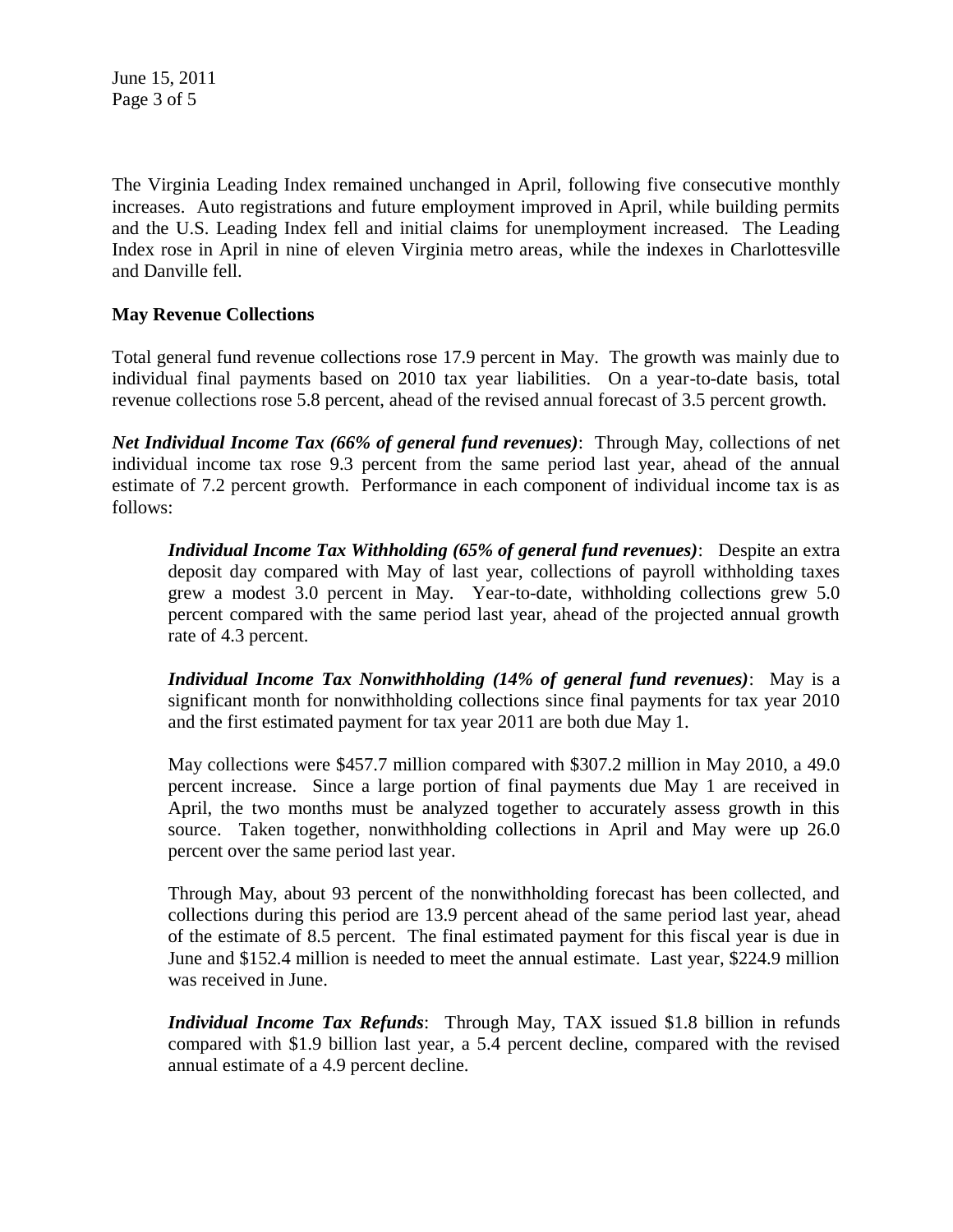For the filing season beginning January 1, TAX has issued 2.5 million refunds, about 36,000 more than the same period last year, with the average check size down 6.0 percent. TAX can issue another \$90.7 million in refunds and meet the annual estimate. Last year, \$85.2 million in refunds was issued in June.

*Sales Tax (20% of general fund revenues)*: Collections of sales and use taxes, reflecting April sales, rose a modest 3.8 percent in May. The Easter holiday typically boosts growth in this source. On a year-to-date basis, collections have fallen 2.0 percent, trending toward the revised annual estimate of a 3.7 percent decline. The year-to-date decline is due to the accelerated sales tax program in fiscal year 2010, which required dealers to remit July 2010 payments in June 2010. Adjusting for this and other policy initiatives, including amnesty and the modified dealer discount, sales tax collections have grown by 4.5 percent year-to-date, close to the economicbase forecast of 4.8 percent.

*Corporate Income Tax (5% of general fund revenues)*: May is typically not a significant month in corporate income tax collections, with final or extension payments due mainly from retailers who typically have a January 31 close to their fiscal year. Such payments vary significantly from year-to-year.

Collections of corporate income tax were \$16.2 million in May, compared with \$20.8 million last May. Year-to-date collections in this source have declined 0.9 percent over the same period last year, ahead of the revised annual estimate of a 4.9 percent decline.

*Wills, Suits, Deeds, Contracts (2% of general fund revenues)*: Collections of wills, suits, deeds, and contracts – mainly recordation tax collections – rose 6.3 percent in May. On a year-to-date basis, collections are up 0.9 percent, ahead of the revised forecast of a 5.6 percent decline.

## **Other Revenue Sources**

The following list provides data on May collections for other revenue sources:

|                                     | <b>Year-to-Date</b> | <b>Annual</b><br><b>Estimate</b> |
|-------------------------------------|---------------------|----------------------------------|
| Insurance Premiums (2% GF revenues) | 11.1%               | 6.0%                             |
| Interest Income (1% GF revenues)    | $-12.3%$            | $-20.7\%$                        |
| ABC Taxes (1% GF revenues)          | 2.3%                | 1.2%                             |

*All Other Revenue (3% of general fund revenues)*: Receipts in All Other Revenue fell 17.4 percent in May – \$46.2 million compared with \$55.9 million last May. For the fiscal year, collections of All Other Revenue grew 2.9 percent, matching the annual estimate.